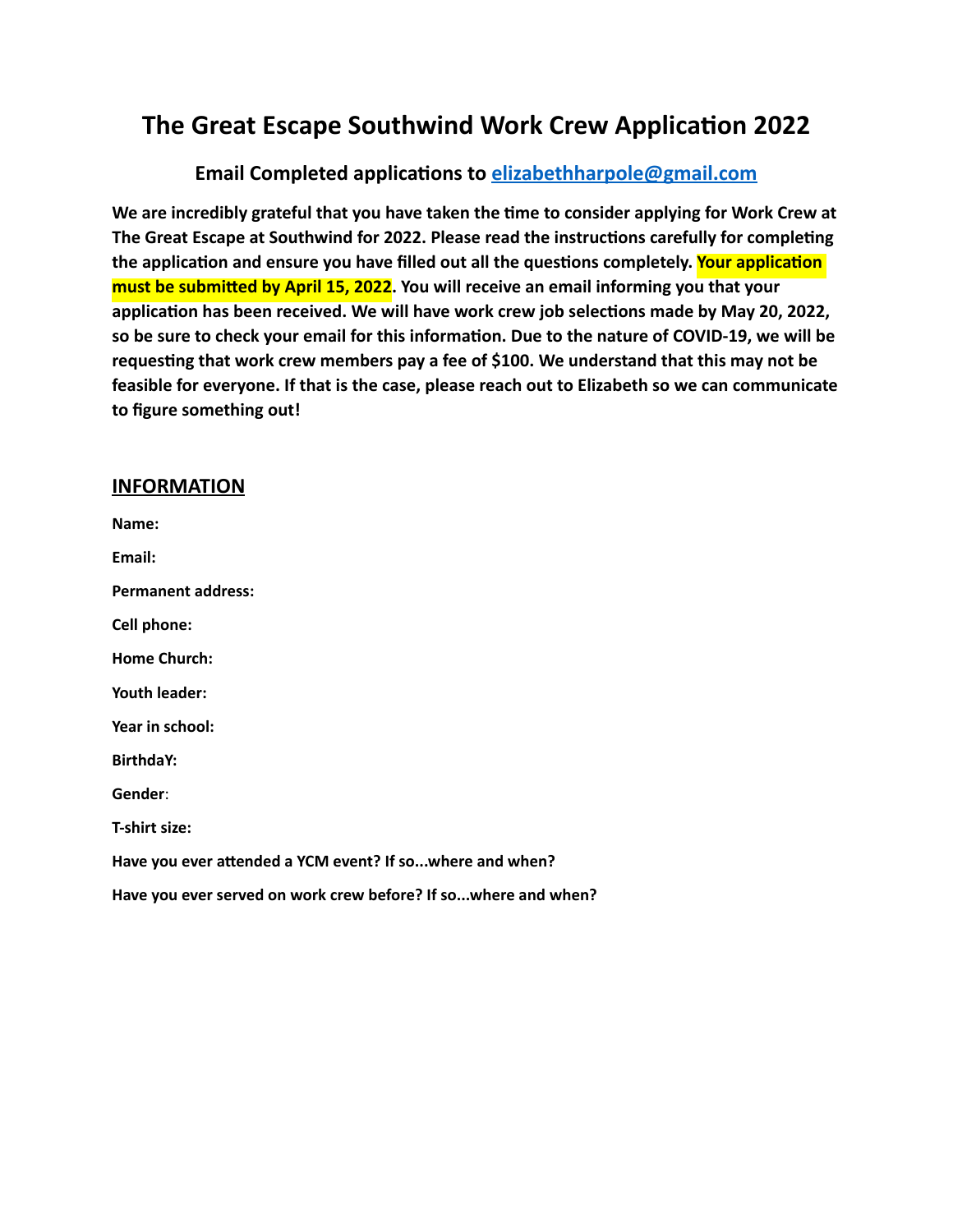#### **PREFERENCES AND AVAILABILITY**

#### **I will be happy to serve in the job where I am needed most, but if I had a choice: (Number your top 2 choices)**

**EXAMPLE--- dining hall server: 1st choice; bikes: 2nd choice**

- Cook/Baker
- **Dining Hall Server**
- The Pits (dishwashing)
- Snackbar & Housekeeping
- **EXECUTE:** Lifeguard (must be certified)
- $\blacksquare$  Ropes (age 18+)
- $\blacksquare$  Bikes (age 16+)

#### **I am interested in serving:**

- Week One (July 18-23, 2022)
- **•** Week Two (July 23-27, 2022)
- **Both Weeks (July 18-27, 2022)**

#### **QUESTIONS**

- 1. Briefly describe your relationship with Jesus Christ. Ex. How did you come to know Christ? What is your relationship with Jesus like? What is God currently teaching you? How is God pushing or stretching you right now?
- 2. Why would you like to be on Work Crew and what would you hope to gain from this experience?
- 3. List three of your strengths or positive qualities, and give an example of how these strengths and/or qualities are evident in your life. (i.e., how do you think that others see these strengths in you?)
- 4. List one weakness that you see in yourself or one area in your life that you think needs improvement.
- 5. What has been your past work/volunteer experience?
- 6. Some work crew jobs may involve lifting up to 50 pounds. Do you have the ability to lift up to 50 pounds?
- 7. Is there anything else you would want us to know about yourself?